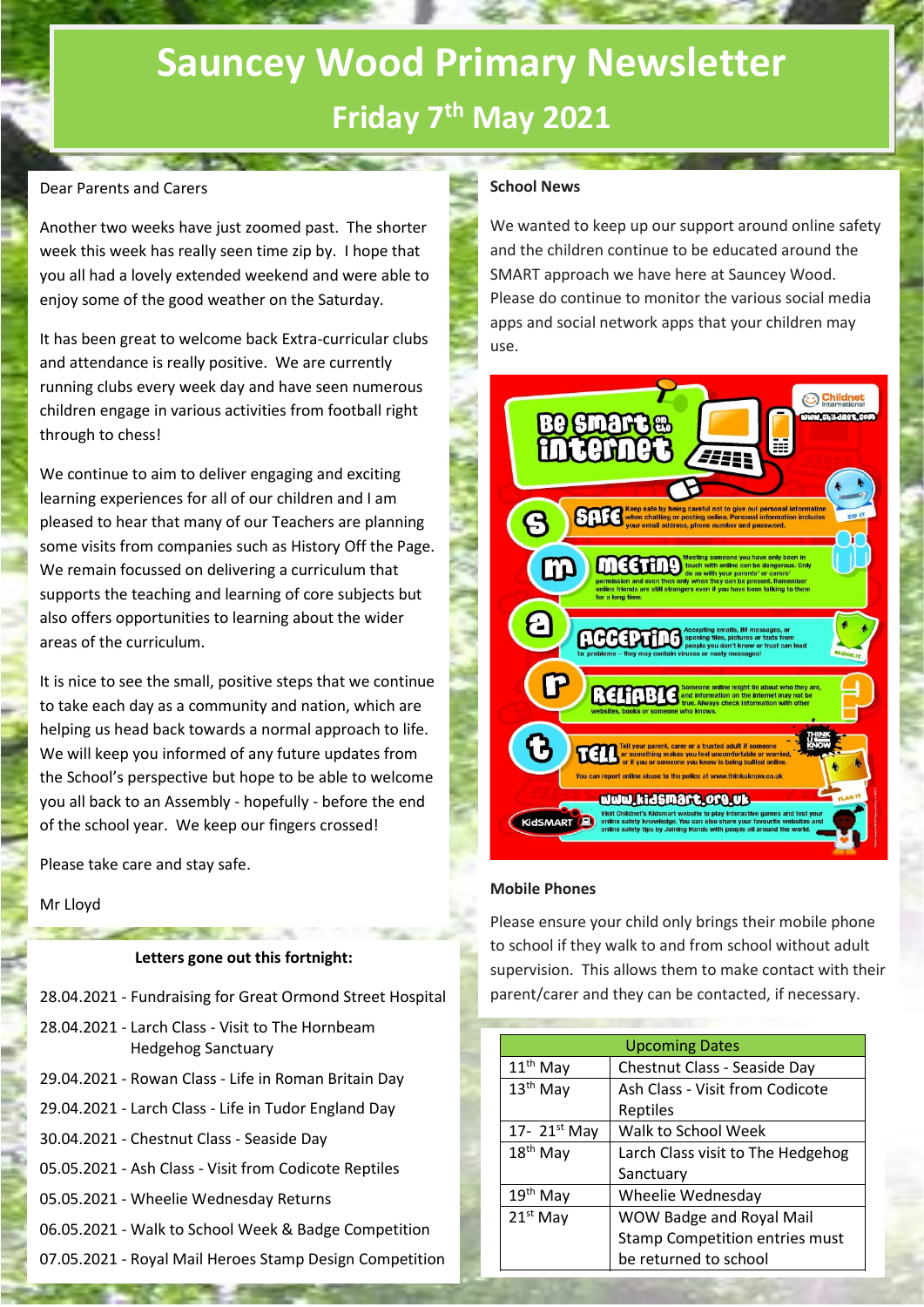

|                 | Guess Who? |  |
|-----------------|------------|--|
| I was if        |            |  |
| What did I see? |            |  |
|                 |            |  |
|                 |            |  |
|                 |            |  |
|                 |            |  |

| $I$ was $O$<br>What did I see? | Guess Who? |
|--------------------------------|------------|
|                                |            |
|                                |            |
|                                |            |
|                                |            |
|                                |            |

 $f(x)$ 

The brilliant children in Reception class have been working hard on developing their writing skills through creating some 'Guess Who?' pieces to challenge the other children (and Teachers) in their class!

As you can see the quality of the writing is brilliant and so very descriptive for 4 and 5 year olds!

#### **FRIEND'S NEWS**

Hi everyone,

We hope that everyone had a lovely Bank Holiday weekend!

We'd like to start with a thank you to Jen Esberger for organising and running the plant sale last week. We raised over £100 from it! Thank you Jen.

Going forward, please do keep an eye out for donut sales being launched on Classlist. All donuts must be pre-ordered in advance. They will be available on the last Friday before half term because we feel everyone needs a treat! Keep your eyes peeled for details soon.

Sunflower seeds have all been sent home and we hope you're all ready and planted! A great prize of a summer fun hamper with games is ready for the person who's has grown the tallest by Friday, 16th July!

Have a fabulous weekend!

Best wishes, Clare and Gemma



 $h$ town

Lond